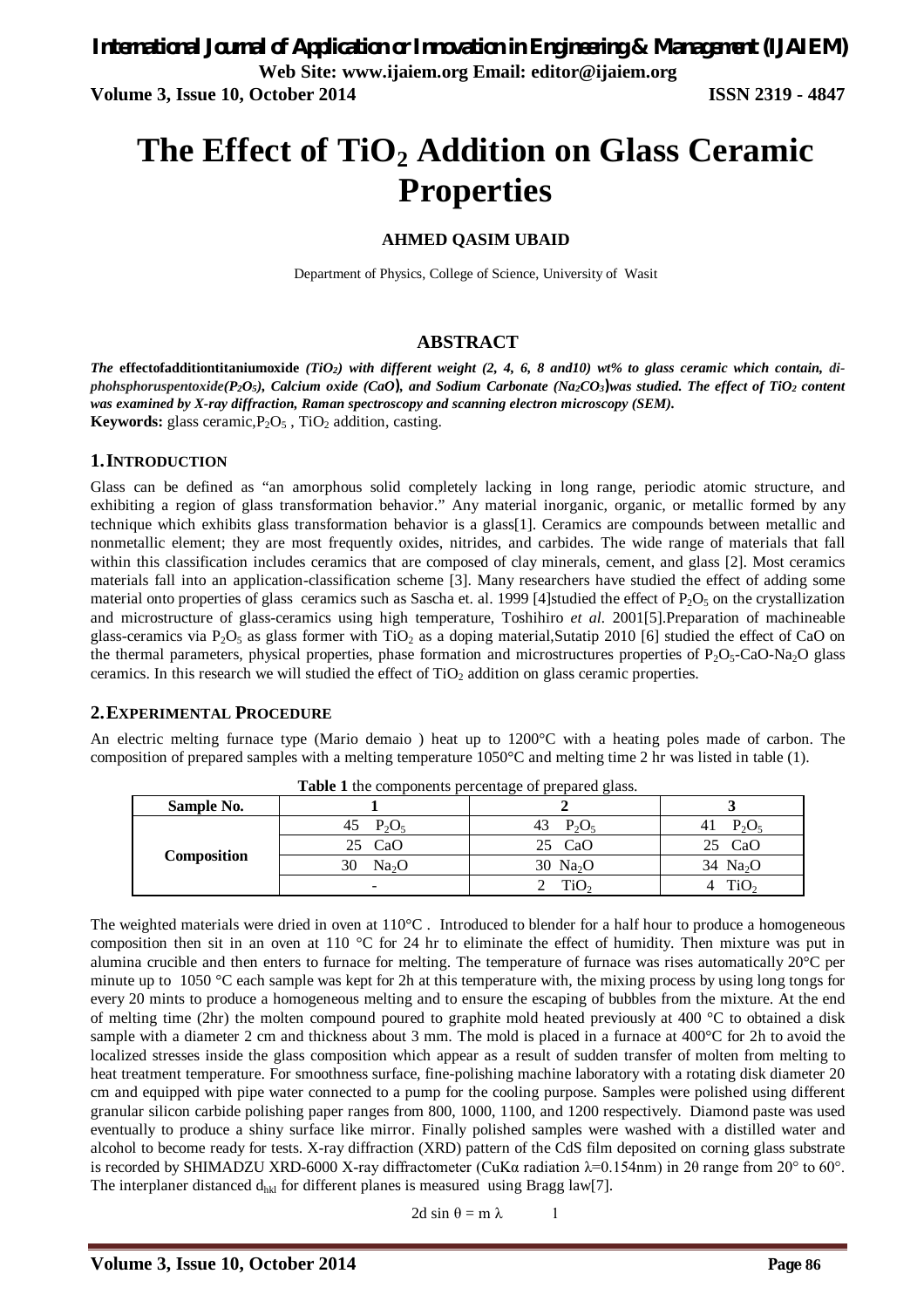## *International Journal of Application or Innovation in Engineering & Management (IJAIEM)* **Web Site: www.ijaiem.org Email: editor@ijaiem.org Volume 3, Issue 10, October 2014 ISSN 2319 - 4847**

The SEM was carried out by (Hitachi FE-SEM model S-4160, Japan) in University of Tehran. Scanning electron microscope equipped with Energy Dispersive Analysis X-ray (EDAX) to determine the energy of the X-ray microanalysis. Raman spectroscopy type (SENTERRA) with specifications:Company: BRUKER (Germany), Confocal depth profiling with True-Focus, High spatial & spectral resolution (Spectral Resolution: < 3 cm-1), CCD detector, Spectral Range: 200-3500 cm<sup>-1</sup>, Laser wavenumber: 785 nm. The analysis system SENTERRA is equipped with highenergy laser diodes. These laser diodes emit both visible and invisible laser radiation in the near infrared region. According to the standard EN 60825-1/10.2003, laser class is 3B products.

### **3.RESULTS AND DISCUSSION**

Figure (1) shows the X-ray diffraction patterns for prepared glass ceramic with different  $TiO<sub>2</sub>$ ratio (0, 2 and 4) wt%. This figure indicate all films have polycrystalline structure and have a good identically with standard peaks .



**Figure1XRD** patterns of glass-ceramic specimen containing 45 wt %  $P_2O_5$ , 30 wt%,Na<sub>2</sub>O, 25 wt% CaO and without TiO<sub>2</sub> melting at constant temperature 1050 °C.



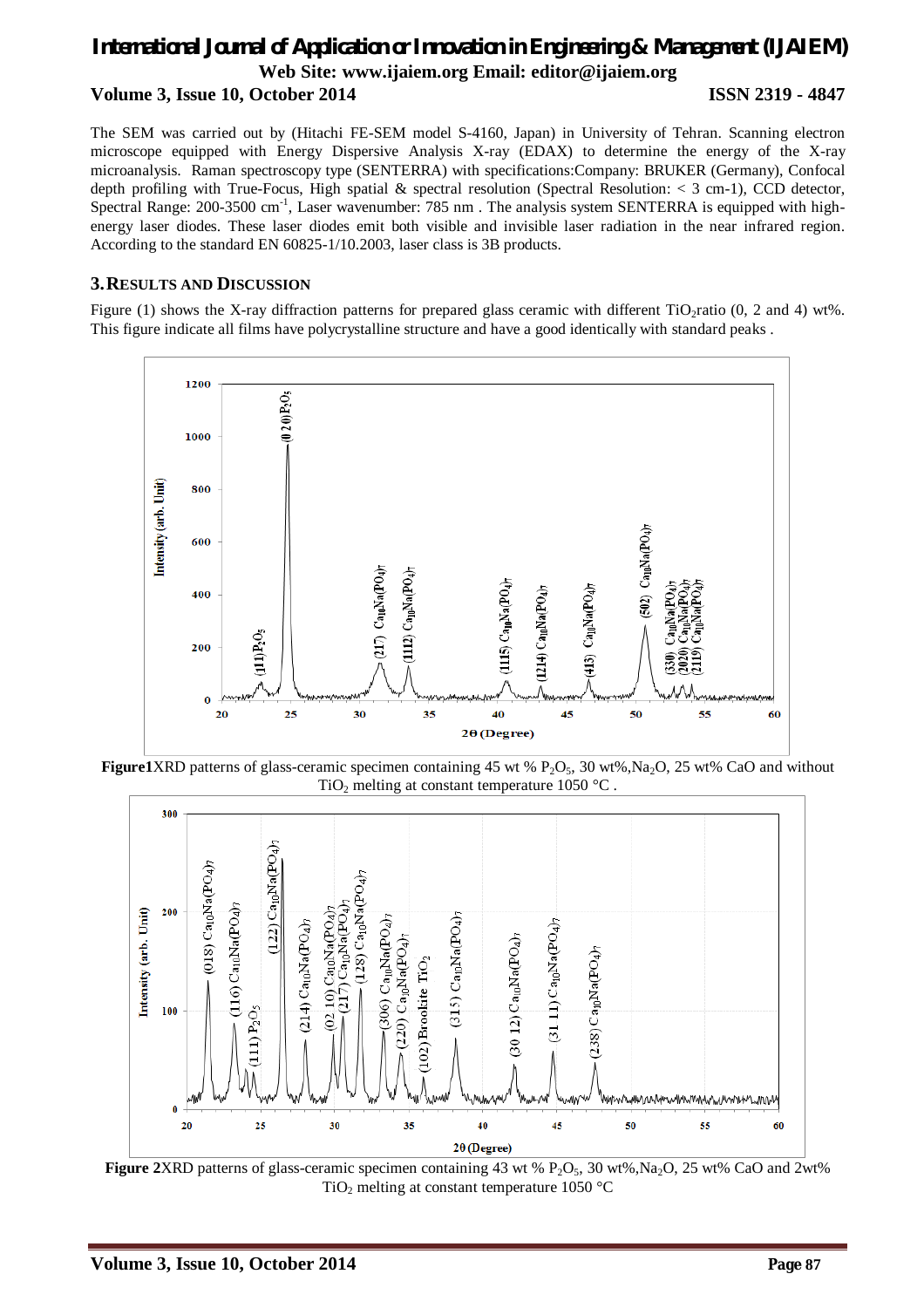# *International Journal of Application or Innovation in Engineering & Management (IJAIEM)* **Web Site: www.ijaiem.org Email: editor@ijaiem.org**

**Volume 3, Issue 10, October 2014 ISSN 2319 - 4847**



**Figure3XRD** patterns of glass-ceramic specimen containing 41 wt %  $P_2O_5$ , 30 wt%,Na<sub>2</sub>O, 25 wt% CaO and 4wt% TiO<sub>2</sub> melting at constant temperature 1050  $^{\circ}$ C

The XRD patterns of the prepared glass ceramics without and with addition of  $TiO<sub>2</sub>$  powder were shown in figures (1,2) and 3). The important features of all these figures that the increase of the addition wieght percent of  $TiO<sub>2</sub>$  lead to produce a peak related to this additive increased gradually with the increasing percentage.Figure (1) show the X-ray analysis for the prepared sample without TiO<sub>2</sub>. There were specific high intensity peak at  $\sim 2\theta = 25^{\circ}$ related to the glass formerP<sub>2</sub>O<sub>5</sub> and several peaks belonging to the same phase  $Ca_{10}Na(PO_4)_7.A$  first addition of phase (2wt %) TiO<sub>2</sub> revealed a highly decreasing of the predominant intensity peak (for  $P_2O_5$ ), as well as, the growing of the same phase in new diffracting angels. This result can understanding in the way, that the reaction of glass composition at this percentage additive and temperature lead to the dominate of the  $Ca_{10}Na(PO_4)_7$  phase. Addition of 4wt% of TiO<sub>2</sub> leads to the growing of the dominate phase  $Ca_{10}Na(PO_4)_{7}$  in new positions at  $2\theta=40-45^{\circ}$  and  $2\theta=50-60^{\circ}$  Figure (3). This is the same result obtained in the previous addition (2wt%). The destructive of these phases is may be related to the reaction between the constituents leads to the hidden of some peaks and appearance of new peaks due to formation of new crystals phases .The formation of new crystallization phases may be related to the presence of  $P_2O_5$  which was responsible to promote the precipitation and growth of crystals in glass-ceramics as mentioned by Z.Xiao et.al [8]. They deduced that the glasses containing a few mol% of Na<sub>2</sub>O, volume crystallization results in the formation of dense glassceramics .J.Parkyobtained that, the intensity increases with increasing of  $TiO<sub>2</sub>$  content in the glass samples till it reach its maximum value at 4 wt%  $TiO<sub>2</sub>$ , the addition of more powder content leads to slightly decreasing intensity [9]. Another search studies the effect of temperature on the same composition used in this search with a specific additive of TiO<sub>2</sub> (2wt %) found that the increases of temperature lead to an increase of crystallization process which leading to increase in the intensity of peaks. Also, the growth of crystals may leads to the shifted position of creation peaks due to the different dimensions of the crystalline material [10]. The SEM was used to measure the grain size of all prepared samples. The results of this measurement provide information about the effect of TiO<sub>2</sub> content on the microstructure of the phosphate glass ceramic that the increasing of oxides glass leads to increasing of grain size, table (2). The first looking on these figures revealed that, in the sample that has no oxide content the grain boundaries were small and there was a groves making there way crose the surface of the prepared sample. Also, there were several heights distributed among the surface which give an indication to the agglomeration process at these places, figure, (4 - 6). The increasing of TiO<sub>2</sub> percentage to 2wt% lead to produce a distribution of a homogeneous grain size at the surface, as well as, the disappearance of groves and highest. The increasing of titanium oxide beyond this percentage (2 wt%) showed the formation of clusters through the glass structure which give an indication to the demonstration of formation of necks as a result of annealing process. All these outcome SEM information reinforce the previous results that obtained from x-ray and AFM analysis.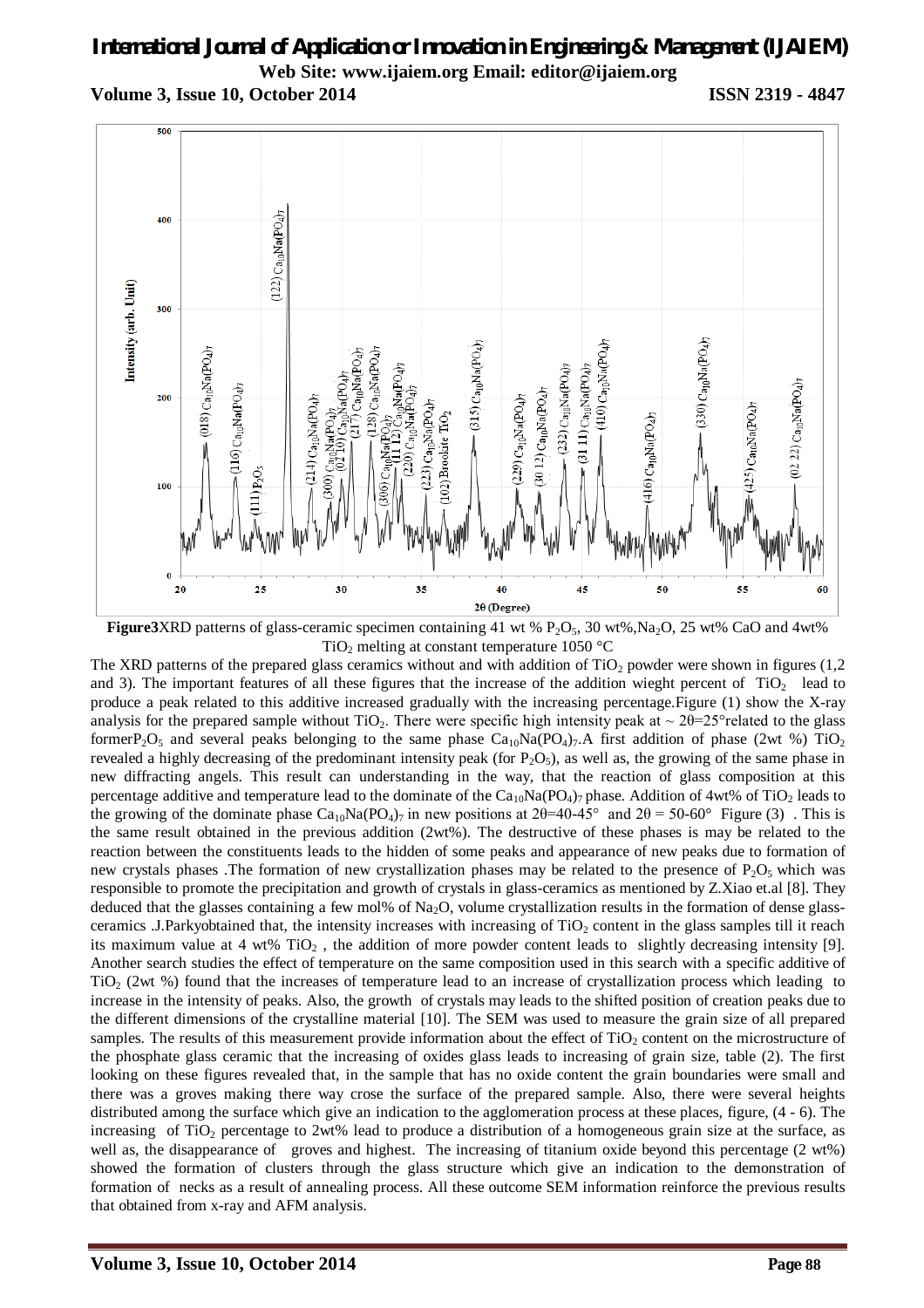# *International Journal of Application or Innovation in Engineering & Management (IJAIEM)* **Web Site: www.ijaiem.org Email: editor@ijaiem.org Volume 3, Issue 10, October 2014 ISSN 2319 - 4847**



**Figure 4The SEM photo of glass-ceramic specimen containing 45 wt % P<sub>2</sub>O<sub>5</sub>, 30 wt%,Na<sub>2</sub>O, 25 wt% CaO and without** TiO<sub>2</sub> melting at constant temperature 1050 °C.



**Figure 5The SEM photo of glass-ceramic specimen containing 43 wt %**  $P_2O_5$ **, 30 wt%, Na<sub>2</sub>O, 25 wt% CaO and 2wt%** TiO<sub>2</sub> melting at constant temperature 1050 °C.



**Figure 6The SEM photo of glass-ceramic specimen containing 41 wt % P<sub>2</sub>O<sub>5</sub>, 30 wt%,Na<sub>2</sub>O, 25 wt% CaO and 4wt%** TiO<sub>2</sub> melting at constant temperature 1050 °C.

**Table 2** give information about the samples composition and grain size.

| Sample No. | <b>Grain Size Av.(nm)</b> |  |
|------------|---------------------------|--|
|            |                           |  |
|            | $-40.1$                   |  |
|            | 108                       |  |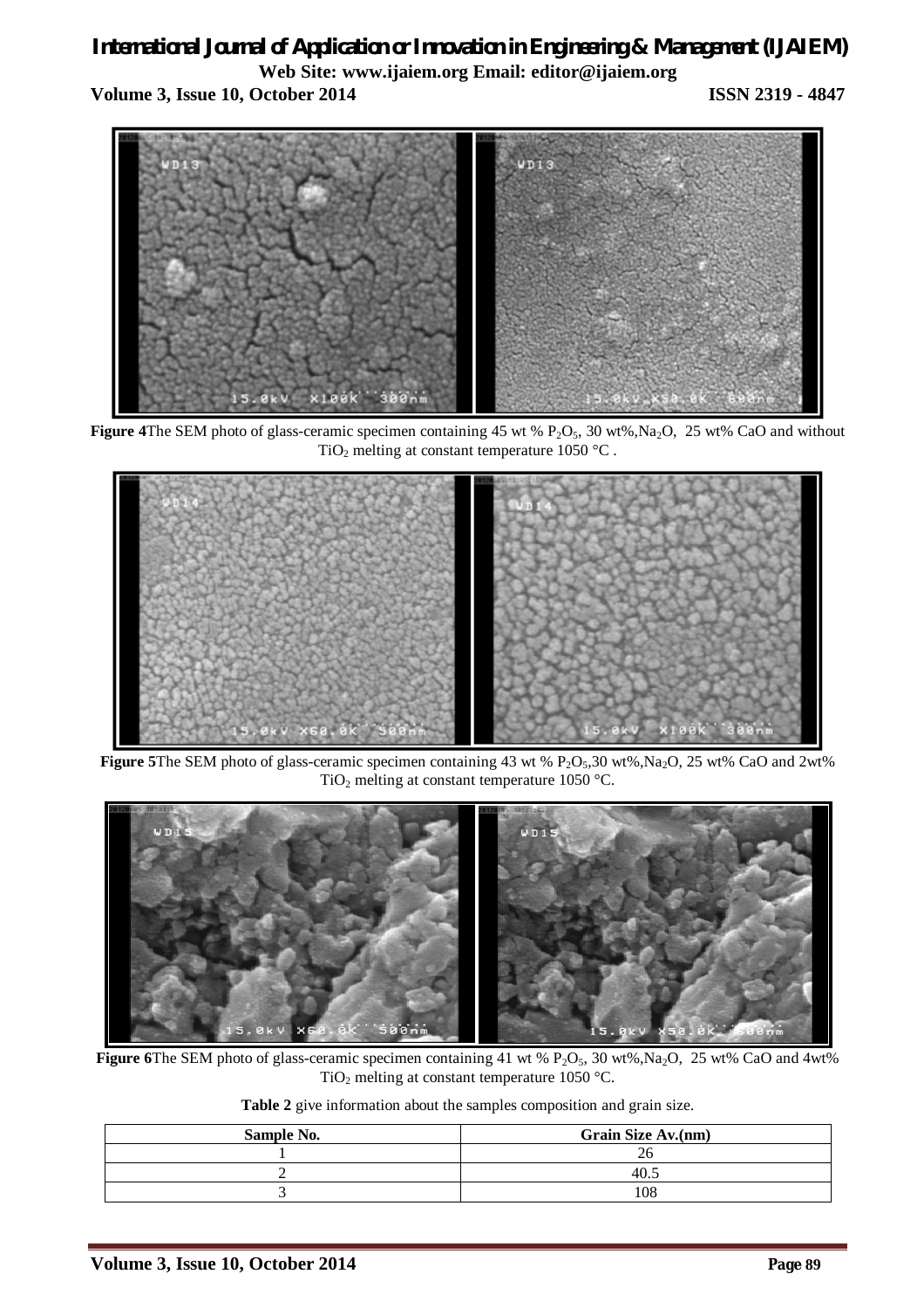## *International Journal of Application or Innovation in Engineering & Management (IJAIEM)* **Web Site: www.ijaiem.org Email: editor@ijaiem.org Volume 3, Issue 10, October 2014 ISSN 2319 - 4847**

In general, a characteristic of phosphate glasses are the molecular groups as  $P=O$ ,  $P-O^-$ ,  $PO_4^3$ ,  $P-O-P$  bending,  $P-O-P$ stretching and P-O. The frequency of absorption of each of these bands depends on composition and combination of bonding toother groups and the vibrations of these bands. The Raman spectrum of prepared glass ceramic showing the fundamental OH –stretching vibration  $(3275 \text{ cm}^{-1})$  used for quantitative determination of dissolved water concentration in the glass. This can be explained on the depending of this band on the experience process or formation of new structure inside the sample. P-O-P stretching due to bridging oxygen  $Q^1$  species, where  $Q^{\circ}$  and  $Q^1$  indicate Orthophosphate ( $PQ_4^{3}$ ) and pyrophosphate ( $P_2O_7^{4}$ ) groups, respectively. Band appear at 1048 cm<sup>-1</sup> in the samples contain 2wt% and at those which have gradually increasing content. That means, this band was attributed to the introducing of  $TiO<sub>2</sub>$  in the glass ceramic structure and the increasing concentration of this contain lead to destructive it .As the atomic number of the metals increases, the field strength of these atoms will decrease which leads to attributed to the increase in the angle of P-O-P bond in  $PQ_4$  tetrahedra[11].Raman bands in the range 700 $\pm$ 750 cm-1 are attributed to both pyrophosphate and titanyl groups (as Ti $\pm$ O single bonds) present in the phase (TiO)<sub>2</sub>P<sub>2</sub>O<sub>7</sub>. The weak double peak at about 730 cm<sup>-1</sup>( in sample has  $4wt\%$  TiO<sub>2</sub> and subsequently ) is assigned to symmetric stretching vibrations P-O-P groups. the highest peak at  $1002 \text{ cm}^{-1}$  (P-O stretching) in the reference sample in the Raman spectrum became one of the smallest peaks for the samples contain gradual increasing of  $TiO<sub>2</sub>$  percentage and was diminished in the highest  $TiO<sub>2</sub>$  content. The obvious destructive of the band at 1002 cm<sup>-1</sup> with the first introducing  $TiO<sub>2</sub>$  can explain in the formation of new phosphate titanium structure.



**Figure 7** Raman spectrum of glass-ceramic specimen containing 45 wt % P<sub>2</sub>O<sub>5</sub>, 30 wt%,Na<sub>2</sub>O, 25 wt% CaO and without TiO<sub>2</sub> melting at constant temperature 1050  $^{\circ}$ C.